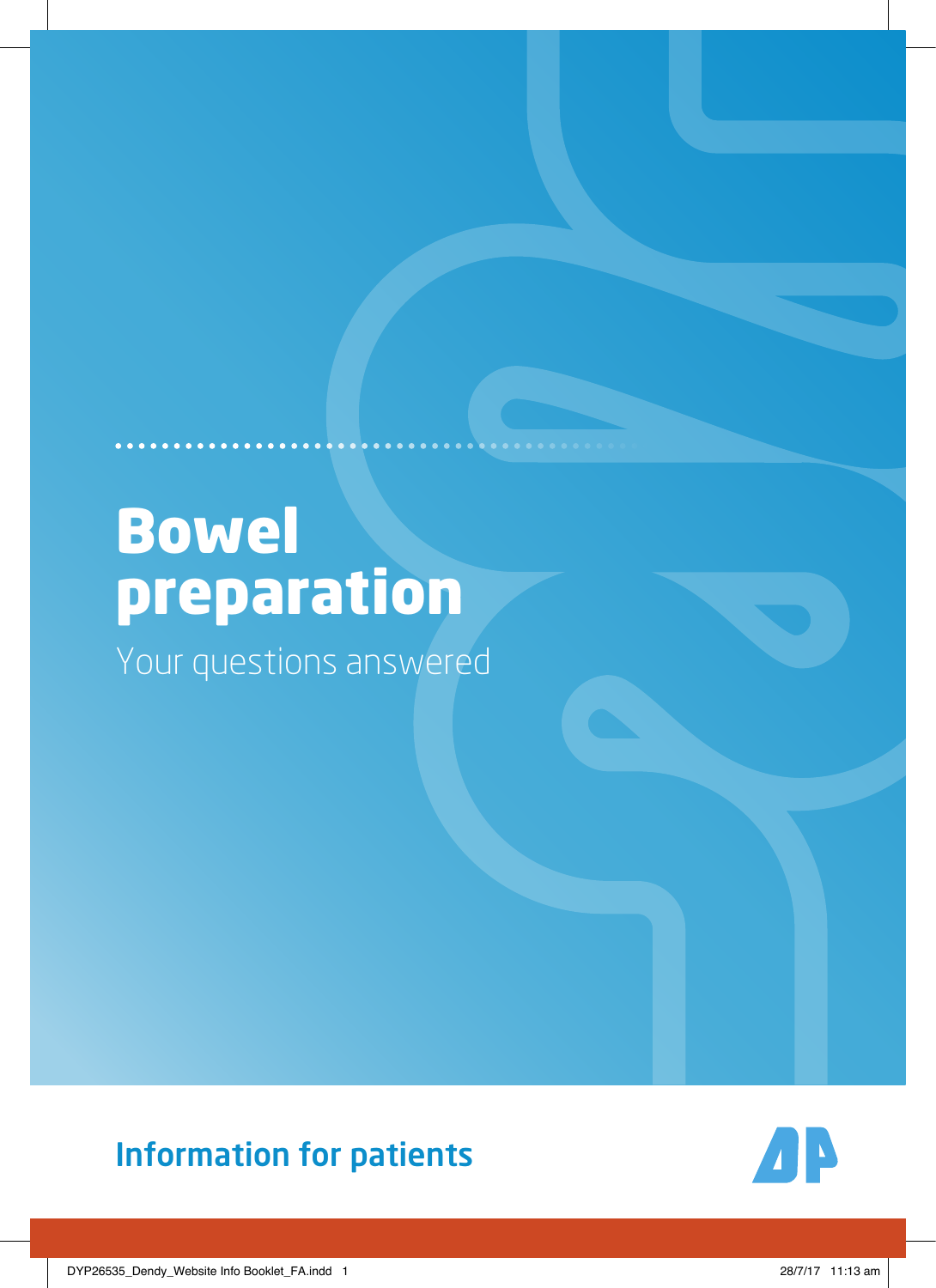Before having certain bowel procedures such as a colonoscopy, you need to prepare by cleaning out the bowel. Usually this involves a modified diet for a day or two, as well as laxative products and plenty of fluids on the day before the procedure.

The bowel preparation process is crucial, because the bowel must be completely cleaned out for the doctor to get a clear view.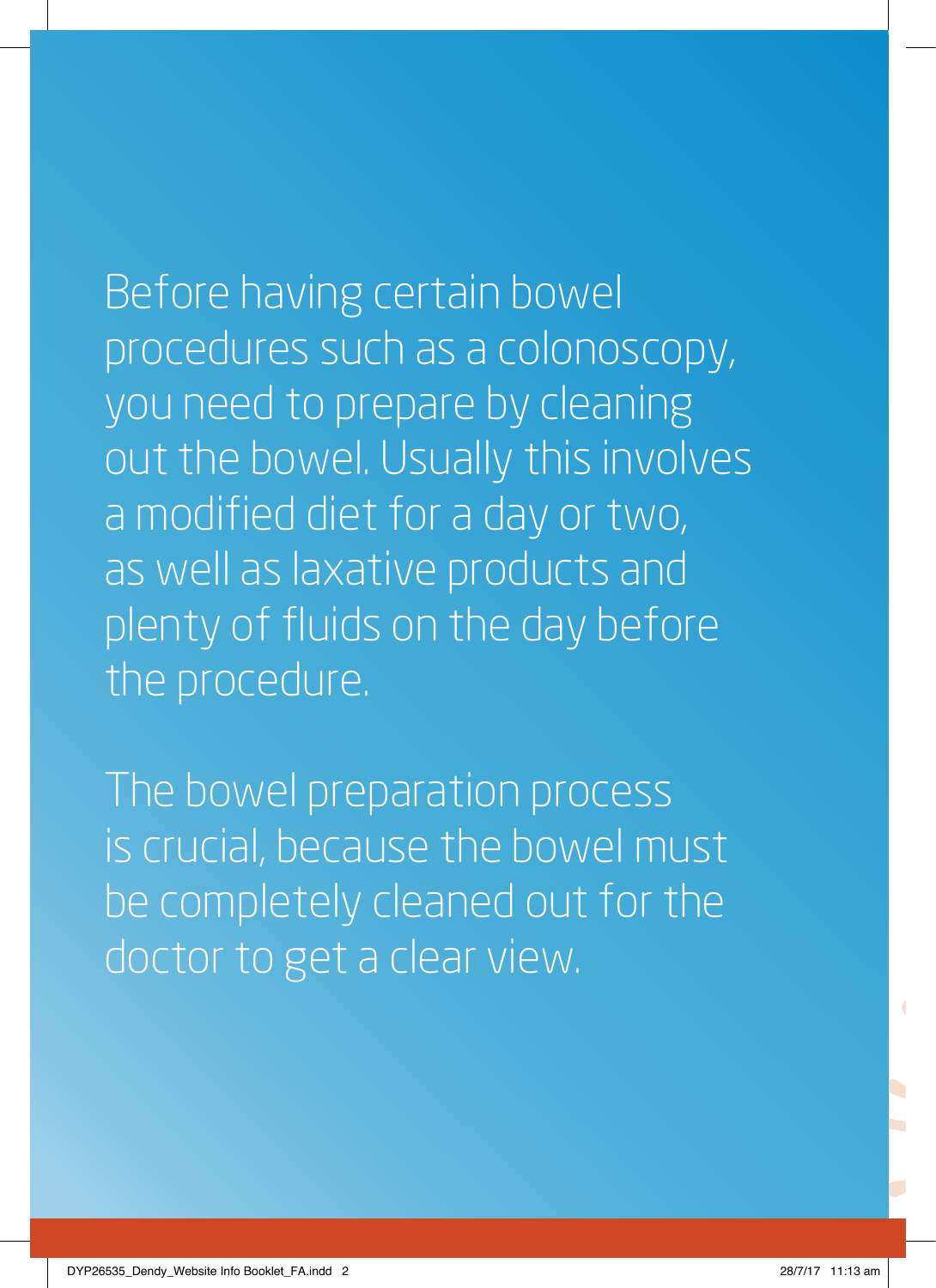#### **What is a colonoscopy?**

A colonoscopy is a procedure for looking at the inside of the colon (large bowel) and rectum. It involves a doctor inserting a colonoscope – a thin, flexible tube with a small camera – through the anus and into the colon.

Colonoscopies are done to detect abnormalities in the colon, including early signs of colon cancer.

Sometimes, **polyps** are seen during a colonoscopy. These are small growths attached to the bowel wall, which can occasionally become cancerous. If polyps are found, they are usually removed using a tool on the colonoscope.

If the doctor suspects that there are **early signs of cancer**, they will usually do a biopsy – this involves talking a small sample of tissue, which is later examined under a microscope.

### **What happens during a colonoscopy?**

When you arrive at the day surgery or hospital for your colonoscopy, you will have an IV placed in a vein in your hand or arm, so that you can be given medicines and fluids.

Just before the procedure begins, your doctor may give you a mild sedative to help make you as comfortable as possible.

If the bowel preparation has been carried out properly, even the tiniest changes in the intestinal mucosa (lining of the bowel) can be seen.

As you lie on your side or back, your doctor will slowly and gently put the colonoscope into your rectum and up through your colon.

Polyps diagnosed as being benign can be removed surgically. These small, so-called "polyp buds" are removed using biopsy pincers.

**2**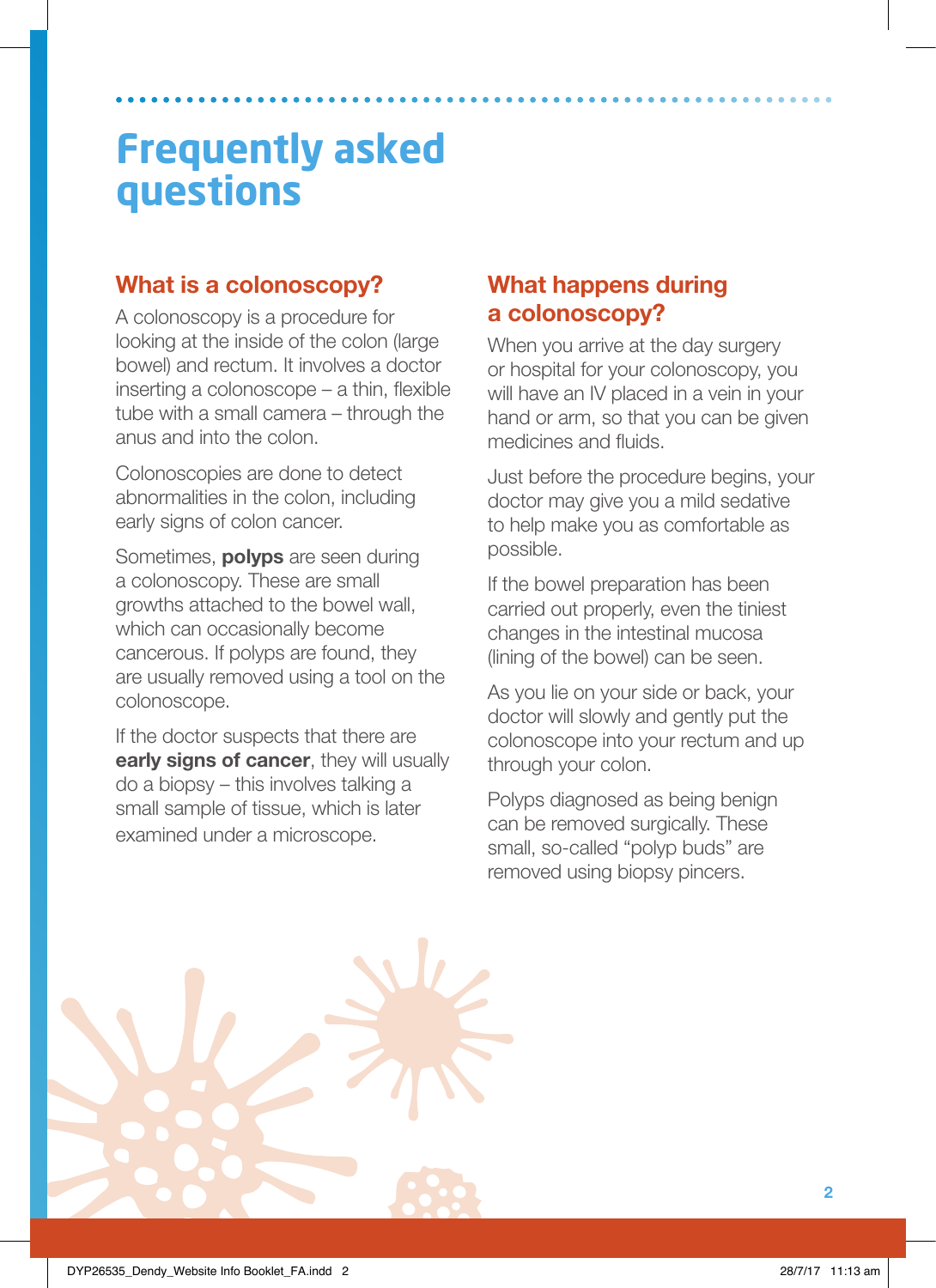### **What happens after a colonoscopy?**

After your test, you will have to rest for a while until the effects of the medicine wear off. While you are resting, your doctor will talk to you about the results of your test and whether any polyps were removed. If a biopsy was performed, you can expect to get the results a few days after the procedure.

Do not plan to drive yourself home after your test. Ask a carer, loved one or friend to go with you on the day of your test.

Before you leave, your doctor will let you know when you can go back to eating a regular diet.

Plan to relax at home for the rest of the day. You might possibly experience bloating, gas or mild cramping after your colonoscopy. This is because the procedure involves filling your colon with air to help your doctor get the best possible view. This discomfort is usually temporary.

### **What happens if a colonoscopy is done with inadequate bowel preparation?**

A good bowel preparation allows the doctor to clearly see the lining of the bowel and thoroughly examine the colon. The procedure is then more likely to be accurate and complete.

If the bowel is not completely clean and empty, the procedure may need to be postponed or repeated. Potential complications may also occur or potential cancer lesions could be missed.

*Source: Information about bowel preparation Gastroenterological Society of Australia)*

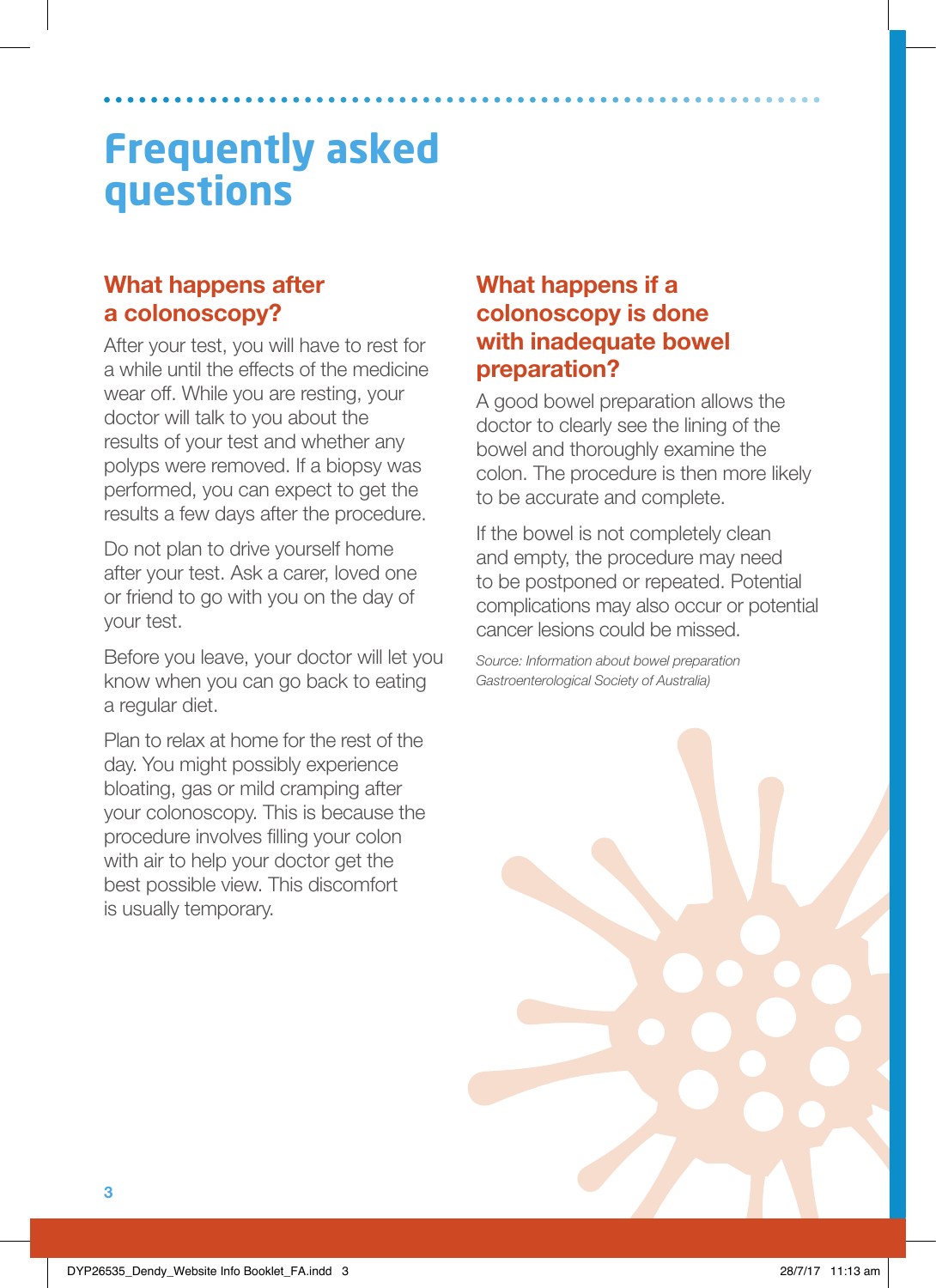### **What exactly is bowel preparation**?

**Your doctor will prescribe a bowel preparation that is best for you. You will receive specific instructions. In general, you can expect to:** 



### **1 Modify your diet**

Your doctor may recommend a low-residue, low-fibre diet one or two days before the procedure. You may be asked to follow a clear liquid diet including vegetable or beef broth, black tea and coffee, clear fruit juices (the ones you can see through, e.g. apple juice) and soda water.



#### **2 Take a bowel preparation product**

As the bowel preparation products (laxatives) do their job, you'll start spending a lot of time on the toilet. These products cause diarrhoea and empty the colon.



#### **3 Increase your fluid intake**

Drink additional glasses of water and approved clear liquids to prevent dehydration.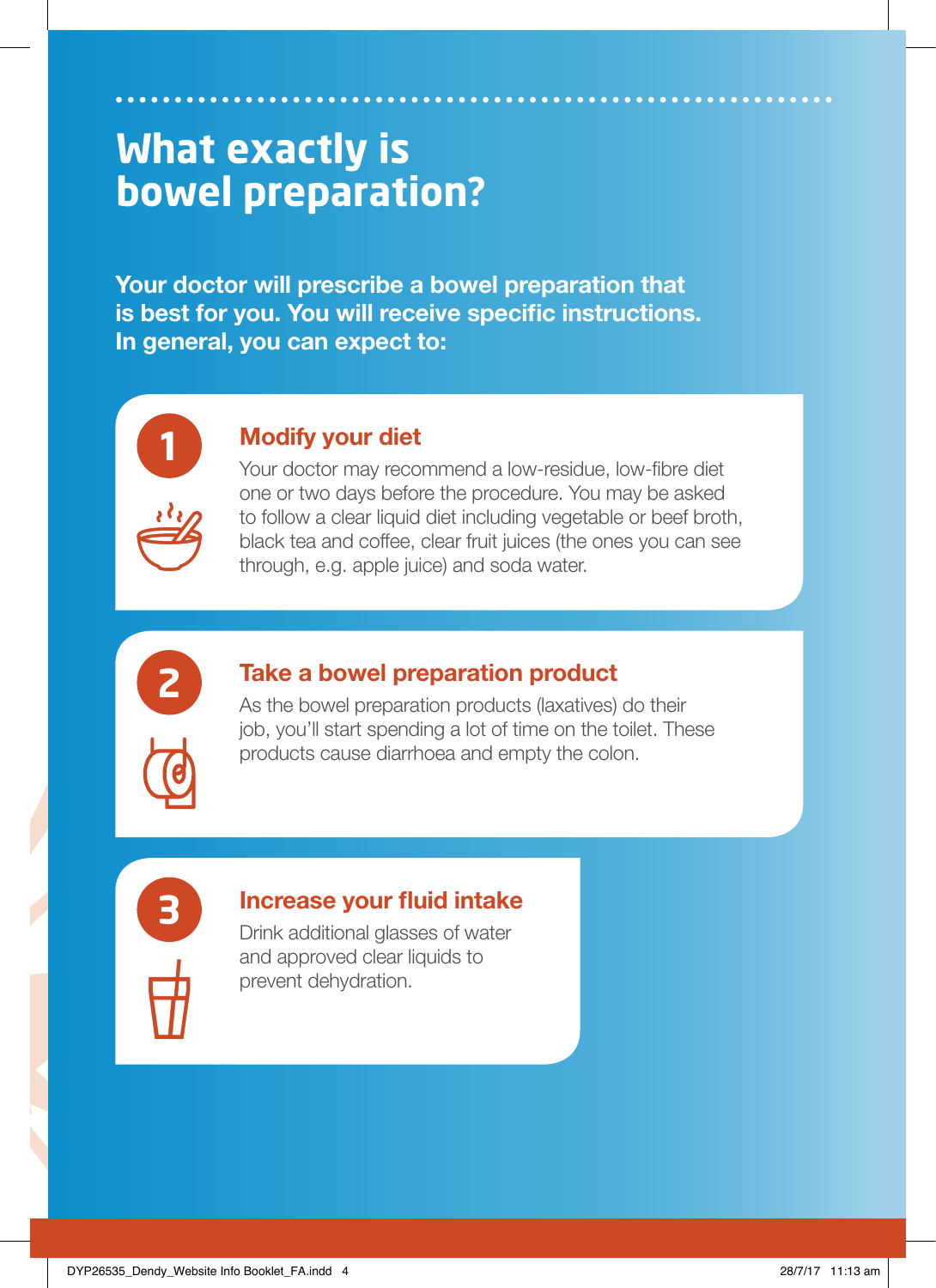#### **What is a low-fibre diet?**

In order for the doctor to see your bowel clearly, it is very important that your bowel is as clean as possible. This can be achieved by eating a low-fibre diet for 2–3 days before you begin to take your bowel preparation, strictly following the instructions for taking the bowel preparation, and drinking plenty of fluids throughout the bowel cleansing period.

**Avoid high-fibre foods.** Foods which are high in fibre include:

- Wholegrain cereals
- Wholegrain bread/biscuits
- Fruits and vegetables with the skin and stalks left on
- Nuts
- Seeds
- Dried fruits

#### **Guide for selecting low-fibre options**

| <b>FOOD GROUP</b>         | <b>ALLOWED</b>                                                                                                                                                                                                                                                                                                                                        | <b>NOT ALLOWED</b>                                                                                                                                                                                                                                                                                |
|---------------------------|-------------------------------------------------------------------------------------------------------------------------------------------------------------------------------------------------------------------------------------------------------------------------------------------------------------------------------------------------------|---------------------------------------------------------------------------------------------------------------------------------------------------------------------------------------------------------------------------------------------------------------------------------------------------|
| <b>Breads and cereals</b> | <b>Products made with white</b><br>flour ONLY:<br>Breads, sourdough breads,<br>English muffins, crumpets,<br>wraps, rolls, bagels, croissants,<br>rice and wheat crackers, plain<br>biscuits, cakes, pancakes,<br>pikelets, pretzels.<br>Processed grains:<br>white rice, instant noodles,<br>pasta, processed cereals<br>(rice bubbles, cornflakes). | Products containing wholemeal<br>(brown), multigrain, wholegrain,<br>rye flours, oats, bran seeds,<br>nuts, nut meal, fruit and<br>coconut. Muesli bars, fruit<br>breads, pastries, etc.<br>Whole grain products: brown<br>rice, wild rice, couscous,<br>polenta, quinoa, chia, bran<br>and oats. |
| <b>Fruit</b>              | <b>NO SKINS OR SEEDS</b><br>Stewed or canned apple,<br>canned pears and peaches,<br>pawpaw, rockmelon,<br>watermelon. Strained fruit juice.                                                                                                                                                                                                           | <b>NO SKINS OR SEEDS</b><br>All other fruits.<br>All dried fruit and nuts.                                                                                                                                                                                                                        |

**5**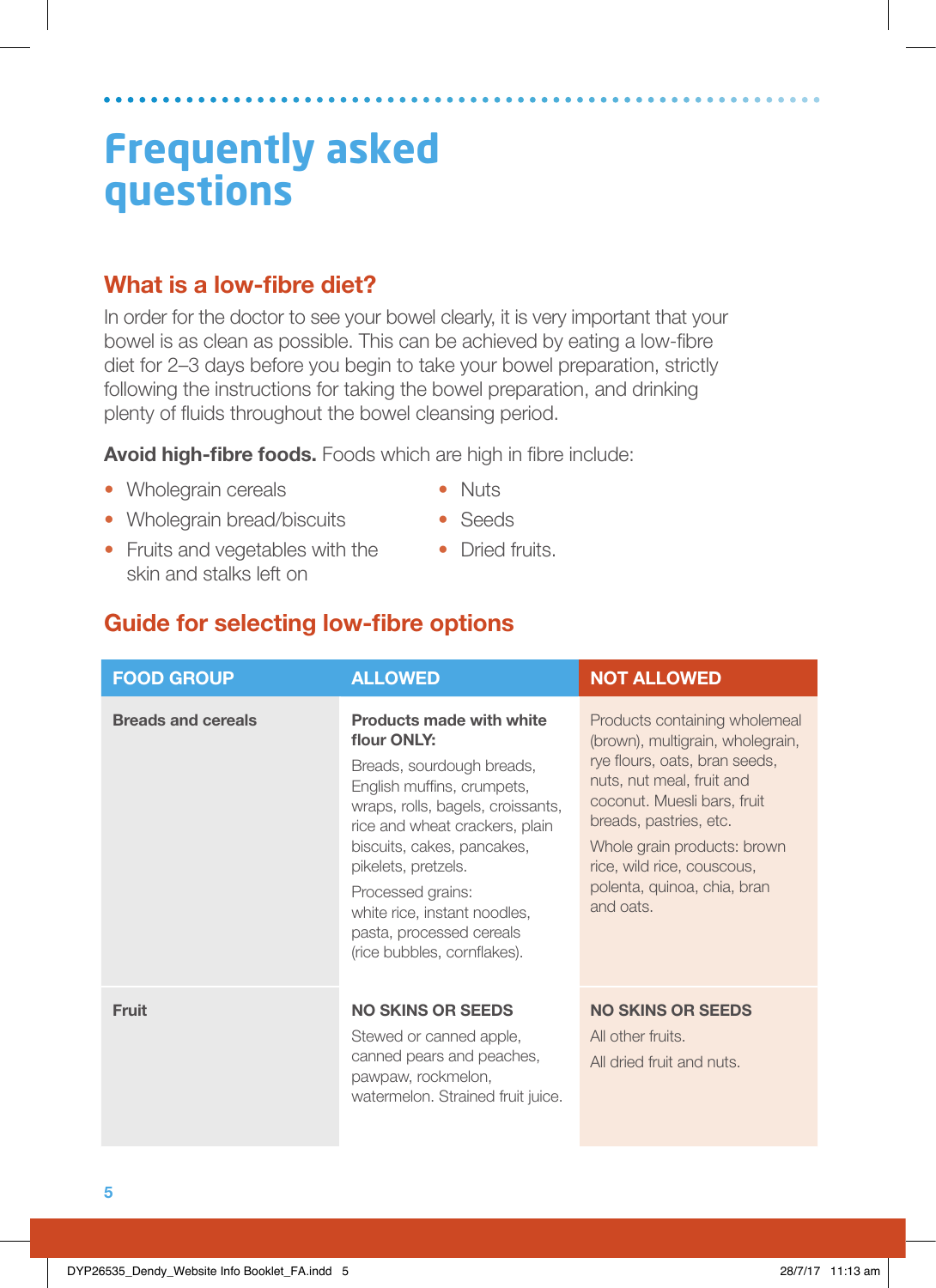| <b>FOOD GROUP</b>             | <b>ALLOWED</b>                                                                                                                                                                                                                  | <b>NOT ALLOWED</b>                                                                                                                                                                                                        |
|-------------------------------|---------------------------------------------------------------------------------------------------------------------------------------------------------------------------------------------------------------------------------|---------------------------------------------------------------------------------------------------------------------------------------------------------------------------------------------------------------------------|
| <b>Vegetables</b>             | Potato, pumpkin, zucchini,<br>squash, asparagus tips.                                                                                                                                                                           | <b>NO SKINS OR SEEDS</b><br>All other vegetables, including<br>salad vegetables.                                                                                                                                          |
| Dairy                         | Dairy, soy, almond, powdered<br>or evaporated milk. Plain, vanilla<br>or non-fruit flavoured yoghurt.<br>Cheese. Butter and margarine.<br>Vanilla ice-cream, custard,<br>cream, sour cream, rice<br>pudding and condensed milk. | Dairy foods with added<br>ingredients such as fruit, herbs,<br>peppercorns, nuts, oats.<br>Oat milk.                                                                                                                      |
| <b>Meat and protein foods</b> | Plain tender meat, chicken, fish,<br>and eggs.                                                                                                                                                                                  | Hamburger mince, lasagne,<br>bolognaise sauces, savoury<br>mince or any meat dishes<br>which have vegetables or fillers.<br>Legumes: e.g. lentils, kidney<br>beans, chickpeas, baked beans<br>or any other legumes. Tofu. |
| <b>Drinks</b>                 | Water, tea, herbal teas,<br>and coffee.<br>Soft drinks, cordials<br>and sports drinks.<br>Clear broths and<br>strained soups.<br>Plain milk. Ovaltine and<br>Nesquik/Breaka drinks.                                             | Unstrained fruit juices.<br>Coconut water<br>(many contain added fibre).<br>Milo.<br><b>NO RED, PURPLE, GREEN</b><br><b>OR BLUE COLOURED</b><br><b>DRINKS OR JELLY.</b>                                                   |
| Other                         | Sugar, honey, and Vegemite.<br>Plain ice blocks, plain lollies,<br>plain chocolate.                                                                                                                                             | Pies, quiches, spices, curry,<br>pastry foods, jams, marmalade,<br>peanut butter, dried fruit and<br>nuts, pickles, popcorn, potato<br>chips, seeds, chocolate with<br>fruit. coconut or nuts.                            |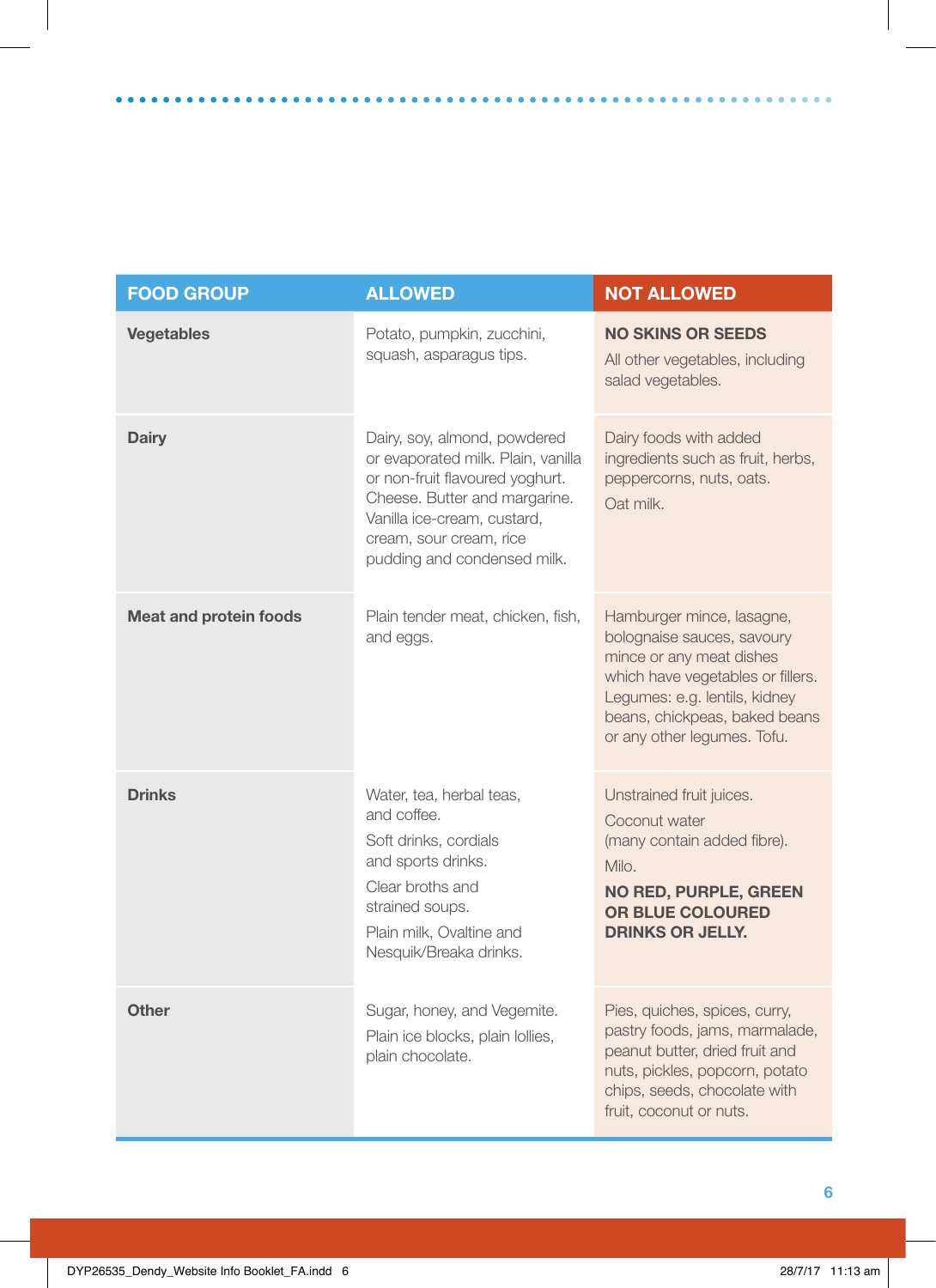### **What is a clear liquid diet?**

You may be asked to follow a clear liquid diet. The following is a guide to what is allowed as part of a clear liquid diet.

| <b>ALLOWED</b>                                                                                                                                                                                                                                                                                                                                                                                                                                                       | <b>NOT ALLOWED</b>                                                                                                                                                                                                                                                                          |
|----------------------------------------------------------------------------------------------------------------------------------------------------------------------------------------------------------------------------------------------------------------------------------------------------------------------------------------------------------------------------------------------------------------------------------------------------------------------|---------------------------------------------------------------------------------------------------------------------------------------------------------------------------------------------------------------------------------------------------------------------------------------------|
| Water<br>Black tea or coffee<br>Herbal tea<br>۰<br>(provided not red/purple/blue/green)<br>Clear broth or Bonox/stock cube<br>in warm water (strained)<br>Strained apple juice<br>(no pulp/not cloudy)<br>Soda water<br>Ginger beer/ale and lemonade<br>Lemon/orange cordial<br>$\bullet$<br>Lemonade ice-blocks<br>Yellow/orange sports drinks<br>Yellow/lemon electrolyte replacement<br>drinks (e.g. hydrolyte)<br>Jelly (provided not red/purple/<br>blue/green) | Solid food<br>Cloudy fluids<br>$\bullet$<br>Milk drinks, including milk<br>in tea/coffee<br>Fluids that have sediment<br>$\bullet$<br>or floating solids<br>Brightly coloured liquids (e.g. red/<br>$\bullet$<br>purple/blue/green) as these will stain<br>the bowel<br>Alcohol of any kind |

Do not drink only water. You should also drink a balanced electrolyte solution. Drinking only water to replace the fluid losses may lead to electrolyte imbalance, particularly hyponatraemia (low sodium), and possibly seizures.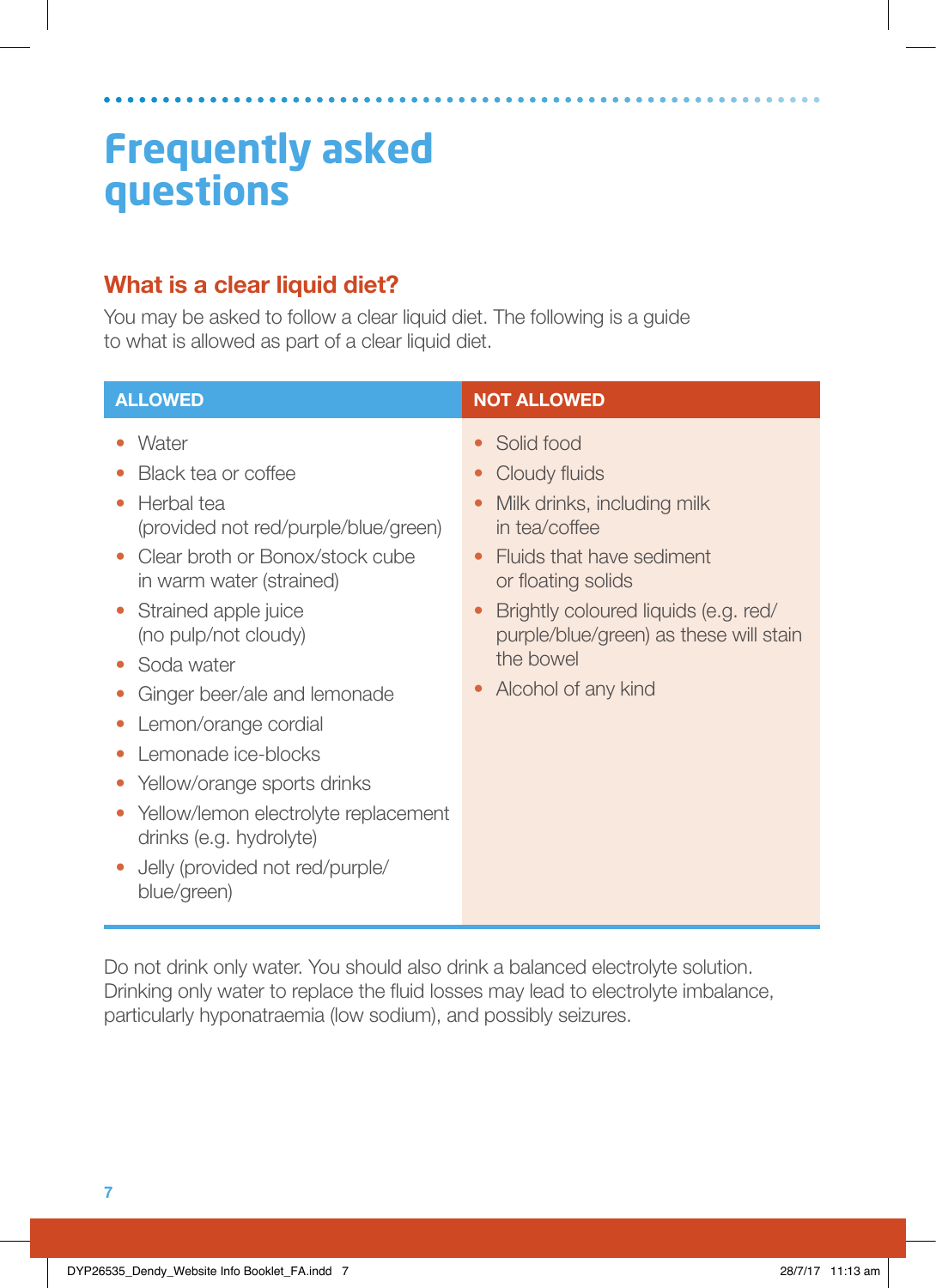### **Can I continue to take my other medications?**

Tell your doctor about all the medications and supplements you are taking, especially aspirin products, arthritis medications, anticoagulants (blood thinners such as warfarin or heparin), clopidogrel, diabetes medications or iron products. Some can interfere with either the bowel preparation or the procedure.

Most medications can be continued.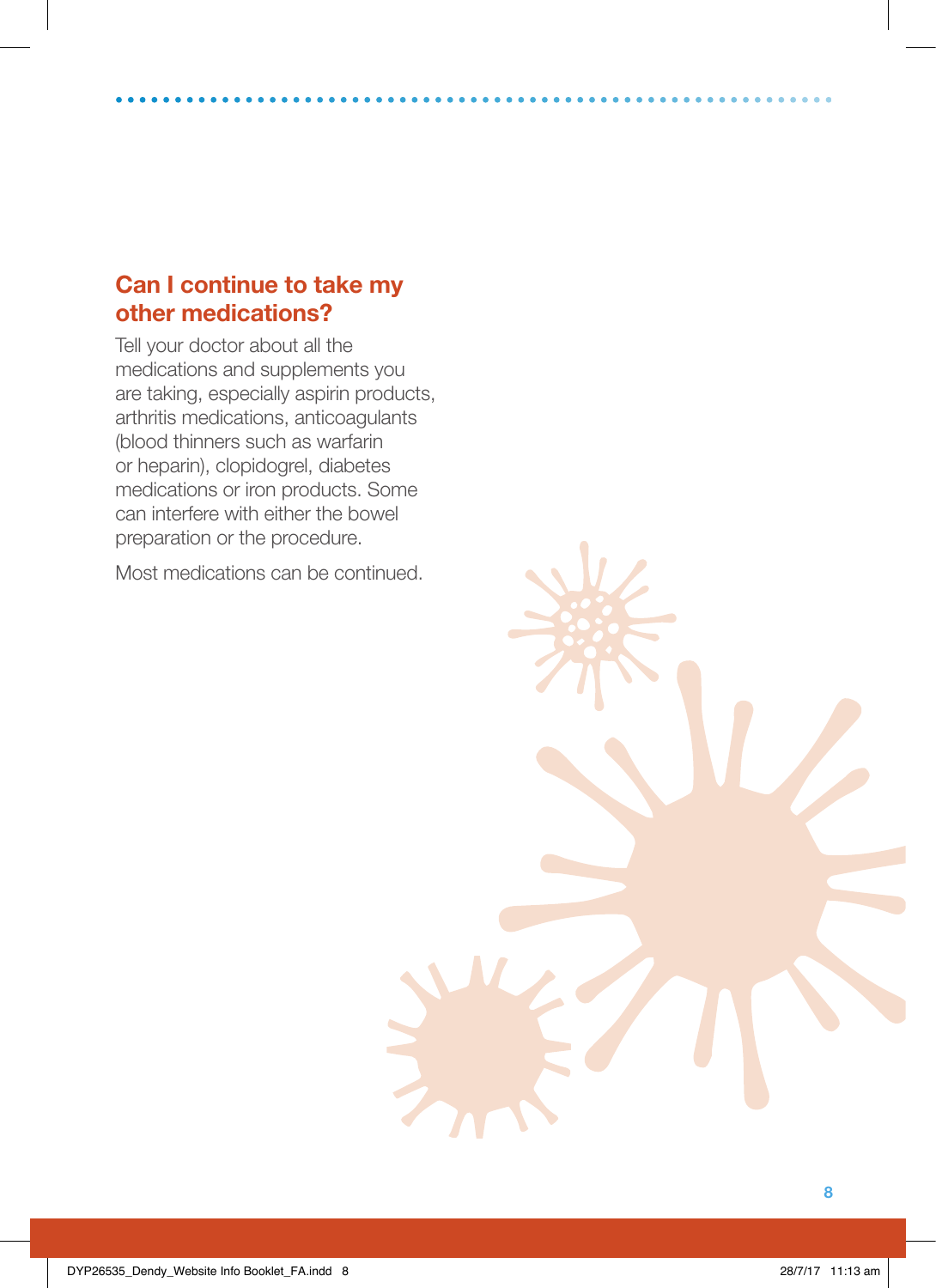### **Tips for a successful bowel preparation**

**The bowel preparation process may be uncomfortable and timeconsuming, but need not be an ordeal. Here are some things you can do to help it go as smoothly and comfortably as possible.**



Make sure you get your bowel preparation instructions well before your procedure date, and read them carefully as soon as you get them



Pick up some alcohol-free and fragrance-free wet wipes, and a protective cream or petroleum jelly (Vaseline)



Arrange for the time and privacy you need to complete the prep with as little stress as possible – clear your schedule, and be at home on time to start your prep



Keep a variety of approved clear liquids on hand – but remember not to have any that are coloured red or purple



Try drinking the bowel preparation through a straw – this helps reduce the amount of taste. Sip fluids steadily instead of drinking large amounts quickly. Suck an occasional barley sugar or butterscotch between drinks. Brush your teeth or suck on an ice cube prior to drinking the prep



Wear loose clothing, and stay near the bathroom – and you may wish to set up the bathroom with music, your laptop, magazines, or books

*Source: Preparing for a colonoscopy – Harvard Health*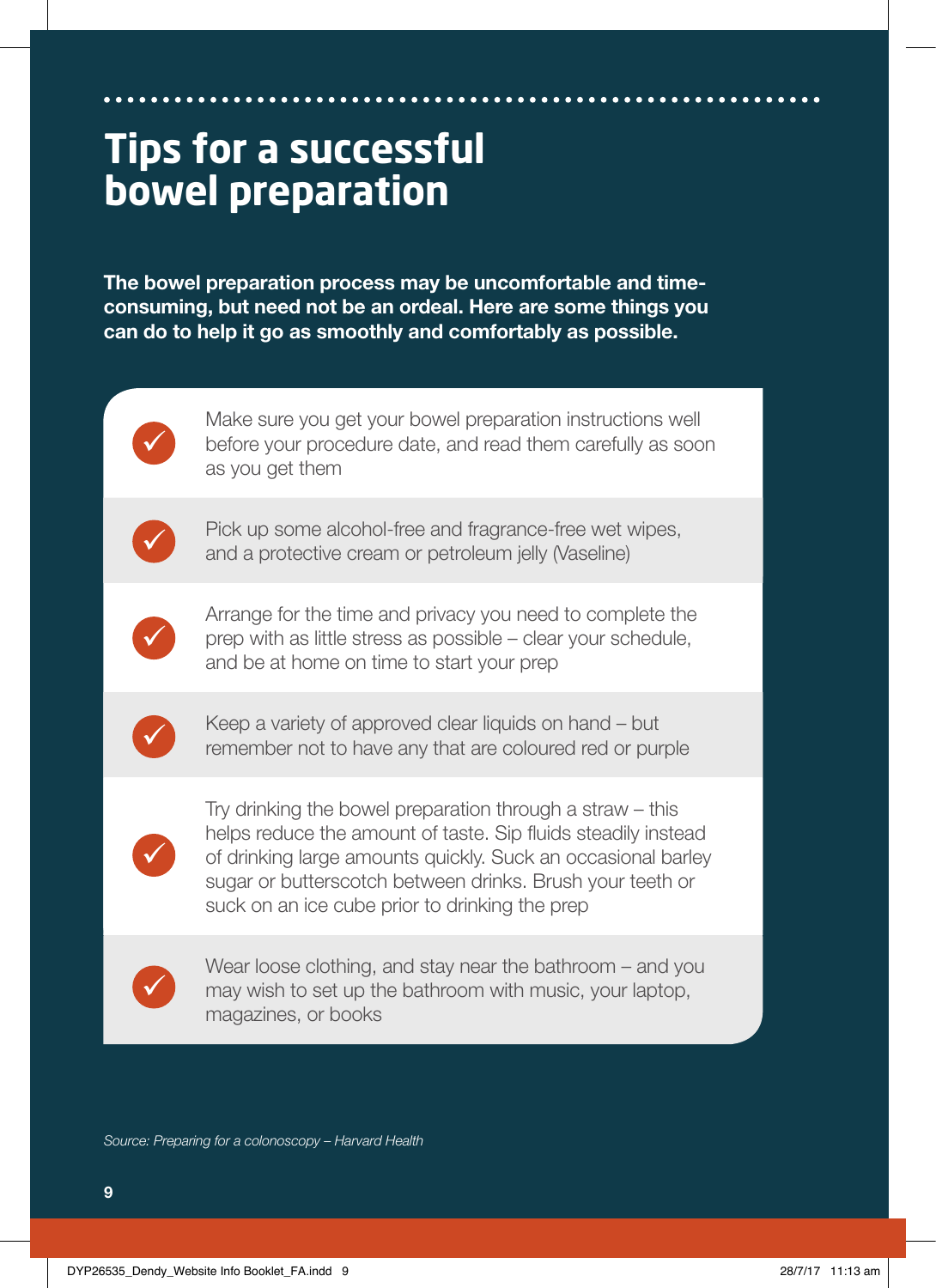## **Useful resources**

**The following resources provide further information about bowel preparation and bowel cancer screening.**

#### **Information about bowel preparation**

(Gastroenterological Society of Australia) *http://membes.gesa.org.au/membes/files/Consumer%20 Information/Bowel%20prep.pdf*

#### **Bowel preparation (Bowel Cancer Australia)**

*Available at: https://www.bowelcanceraustralia.org/ tests-investigations/bowel-preparation*